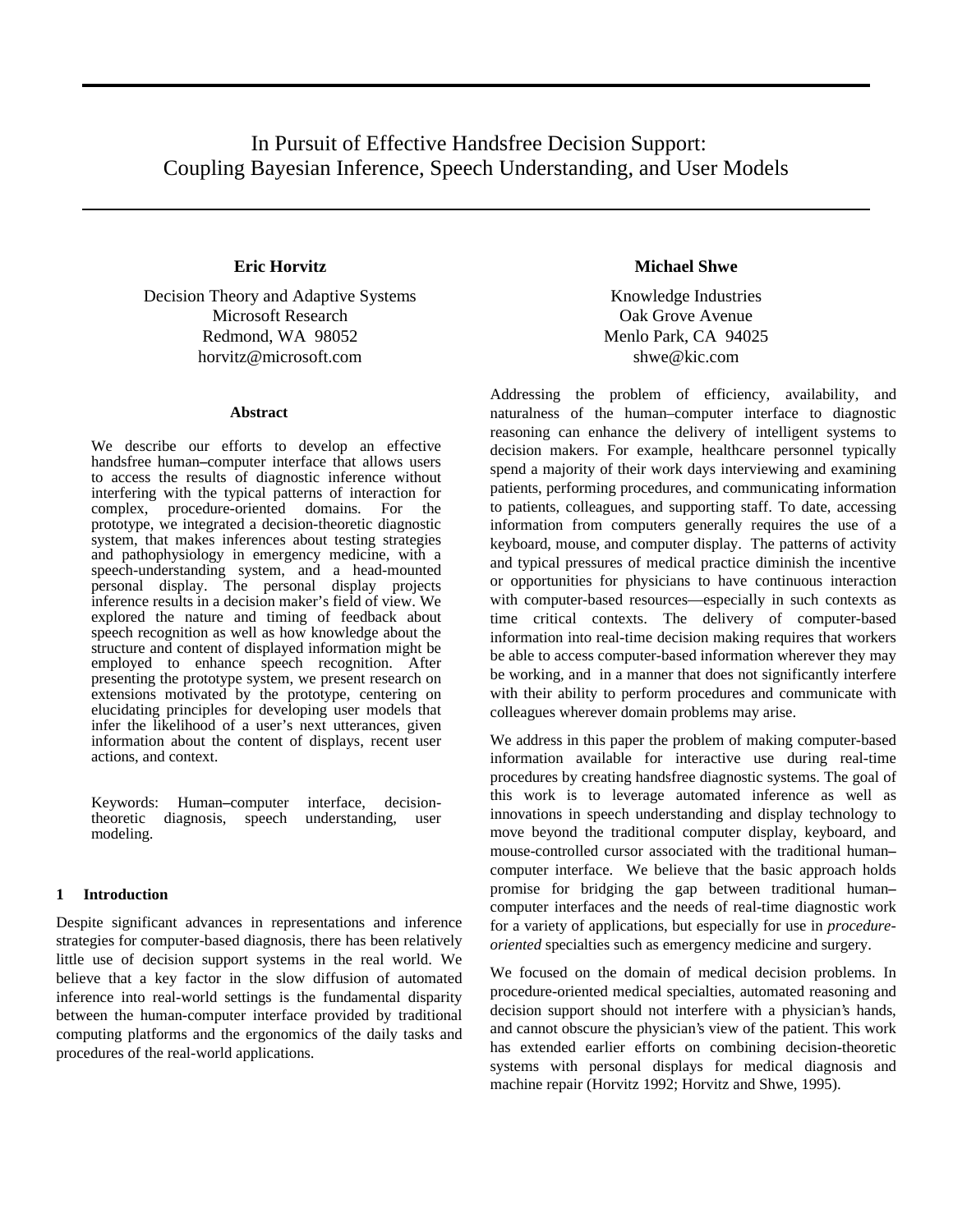We initiated our project with the intuition that the problem of working on a handsfree interface for emergency medicine would be a straightforward problem in human-interface engineering. We discovered that the application motivated work in several areas reaching beyond the simple meshing of speech understanding and an automated reasoning system. In particular, we found that it can be critical to design effective feedback and recovery for failures of speech understanding. We also were stimulated to begin new investigation on principles for developing and integrating models of how the information being displayed to users can influence their utterances. Such modeling promises to be useful for better predicting utterances, and, thus, adapting the speech understanding system to dynamically changing diagnostic contexts. In the first half of this paper, we shall describe the initial system and its components and review some basic design issues. In the second half of the paper, we will present new research problems and directions for solving problems catalyzed by the application.

## **2 Handsfree User Interface**

At the core of the handsfree diagnostic system are Bayesiannetwork**–**based inference procedures. We constructed and assessed Bayesian-network knowledge bases for problems in time-critical medicine, including a knowledge base for diagnosing potntially time-critical abdominal pain in the emergency department and criticality assessment for trauma care at the site of an injury (Horvitz and Seiver, 1997).



Figure 1. Key components of handsfree decision-support system. A transmissive personal display relays speech recognition feedback as well as core information on the differential diagnosis and the best information to gather. As indicated in the figure, user models promise to extend the accuracy of systems in noisy environments by predicting the probability of utterances given the displayed output of diagnostic inference.

The inference system was combined with a speaker-independent speech-understanding system, and a personal display system. We experimented with several speech understanding systems including packages from Speech Systems, IBM, and Dragon. We also experimented with several display systems including a transmissive personal display, manufactured by Virtual I/O. A schematic overview of the handsfree decision-support system is displayed in Figure 1.

The speech-understanding system allows a user, through voice commands, to navigate through menus and to enter information about signs, symptoms, and test results considered by the diagnostic system. The transmissive display overlays the expert system's output on the clinician's view of the world. The display continues to provide the user with a variety of input and inference options. In our tests, we provided users with recommendations on best additional information to acquire and the computed differential diagnosis with associated probabilities of diseases represented with an adjacent bar graph.

We explored design issues for hands-free decision support, including the design of the user-interface controls for managing information in a personal, heads-up display, and controlling the display of information with speech and context cues. Beyond run-time functionality, we investigated tools for constructing handsfree systems. As part of this effort, we built a development environment for reducing the cost of constructing and training the speech-understanding component of the system. The tool builds grammers for language models automatically from a specification of the functionality of the interface and predicates defined in the knowledge bases.

## **3 Decision-Theoretic Diagnostic Systems**

We focused our handsfree decision-support efforts on developing an effective user interface for interacting with *decision-theoretic* diagnostic systems. There have been significant developments over the last decade in representing and performing inference with probabilities and utilities for diagnosis (Breese et al., 1994; Heckerman, et al. 1992; Horvitz, et al. 1988). In particular, there have been strides in the use of the Bayesian network representation to capture uncertain relationships between findings and explanatory hypotheses. Bayesian networks are directed acyclic graphs describe the joint probability distribution of a domain (Pearl, 1989). Such Bayesian diagnostic systems perform probabilistic inference given any set of findings observed in a patient or other complex system, assigning a probability to feasible hypotheses. For medical applications, Bayesian inference procedures yield a ranked list of diseases, or a *differential diagnosis,* in response to the signs and symptoms input by a decision maker. Such systems can be extended with additional procedures that employ an information-theoretic or decision-theoretic analyses for computing the best information to gather next, given the current state of knowledge (Ben-Bassat, 1978). Such procedures center on the computation or approximation of *the expected value of information* (EVI) (Howard, 1967). Typically, such information-gathering is based on a myopic analysis, assuming that a patient will be treated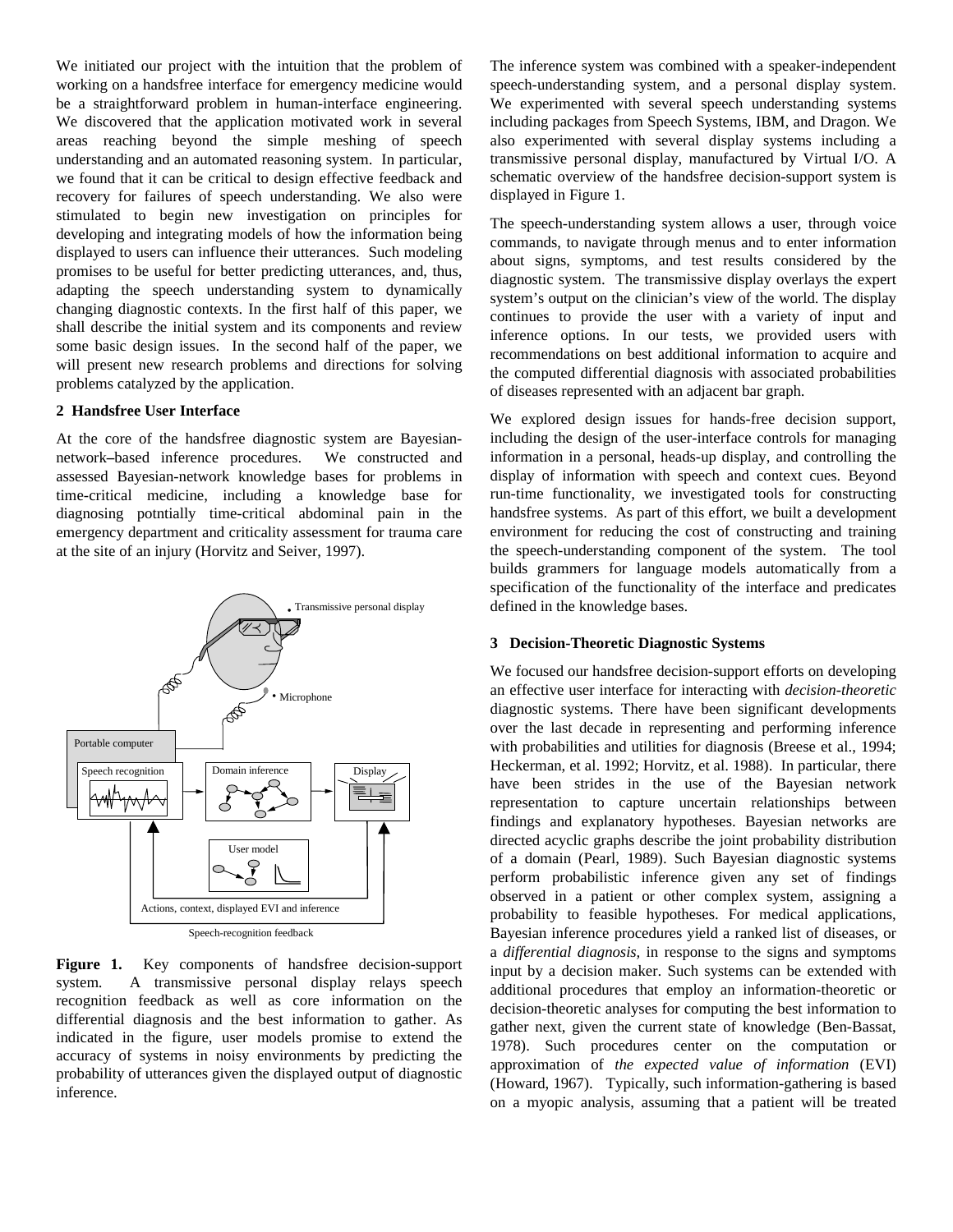immediately after that information is collected. The systems operate with an iterative refinement pattern called *hypotheticodeductive reasoning* or the *method of sequential diagnosis* (Gorry 1968). With this approach, depicted in Figure 2, salient findings are input to the system and a differential diagnosis is constructed. Then, the best next findings are computed through an expected value of information procedure. When no test or observation is available that has informational value greater than its cost, a final diagnosis is rendered or a therapeutic action is recommended. Psychologists have found that human diagnostic behavior tends to follow a hypothetico-deductive pattern (Elstein and Sprafka, 1978). The behavior of these systems provides a set of crisp, well-defined speech understanding and display tasks.

### **4 Speech Recognition and the User Interface**

After construction knowledge bases for emergency medicine and trauma care, we began work to weave the inference system into a handsfree system. To support this effort, we explored relevant work on speech-recognition interfaces studied by in the human factors and ergonomics communities. We found previous results useful in designing interfaces for handsfree decision support. We shall briefly review this relevant literature.



**Figure 2.** The hypothetico-deductive cycle. After initial findings are input to the system, Bayesian inference procedures operating on a Bayesian network knowledge base compute probabilities of competing hypotheses. Then the next best findings are computed. The cycle continues until action is taken.

#### **4.1 Relevant Work on Speech and the User Interface**

Jones, et al. (Jones, et al. 1989) present guidelines for speechbased user interfaces. The study recommends that speech commands should be used consistently, and that speech should not be used to manipulate graphical objects or to note screen position. The study also indicated that speech input should have a special vocabulary, and that commands should be designed so as to maximize acoustical distinctness. Perhaps most importantly, the investigators found that explicit feedback should

be provided to users about the activity of the speech recognizer. In particular, the timing of the feedback is significant: the user should be appraised when the recognizer has recognized or rejected an utterance. Auditory feedback was found to interfere with the user's memory of complex control tasks such as sequences of commands.

Martin (Martin 1989) describes work on efficiency gains and losses with speech-based interfaces. She reviews evidence indicating that humans can operate computers more quickly using speech interfaces than with traditional inputting. Moreover, the gains in efficiencies are greater than explained by merely eliminating the hands as a data-entry bottleneck; Martin contends that the use of the human auditory channel in addition to the normal visual channels allows significant parallel processing of information. This result suggests that speech-understanding systems could enhance the efficiency with which healthcare personnel work with computers while responding to time-critical decision problems.

Zajicek and Hewitt (Zajicek and Hewitt 1990) investigated the value of different types of dialogue for error-recovery in speechdriven graphical user interfaces. They found that approaches to recovering from failures employing such tools as a set of questions requiring a yes or no answer were confusing. The natural tendency for people is simply to repeat a word that is not recognized. Users tend to be confused by methods for error recovery that ask questions to clarify misunderstood words. We took into consideration such findings in designing the handsfree system.

A related study in speech-driven applications for clinical data input (Shiffman, et al 1995; Johnson, et al 1992) have utilized elaborate grammars for interaction. These grammars and synonym lists become necessary when the list of findings becomes so large that the speaker could not be expected to know the exact names of the findings. Indeed, in the application areas of internal medicine and general history taking, the number of findings can be well into the thousands. The QMR knowledge base of internal medicine, which (Shiffman, et al 1995) use in their application, contains over 4,000 findings.

#### **4.2 Speech Recognition Systems**

Speech recognition systems can be *continuous* or *discrete*. Continuous speech recognition programs attempt to recognize words in flowing speech. They are based on consideration of an acoustic model of words based on phonemes. By contrast, discrete recognition systems are designed to recognize specific words and phrases. In many continuous speech understanding systems, acoustic models are based on the spelling of a word, and, thus, no training of the words in the vocabulary is required. Most approaches to discrete speech understanding make use of stored sound models of the words or word phrases.

Given the well-defined task of understanding a predefined set of commands and discrete knowledge-base distinctions displayed to a user, we initially explored a discrete speech recognition system. We selected the Dragon VoiceTools software for discrete speech modeling. We later experimented with a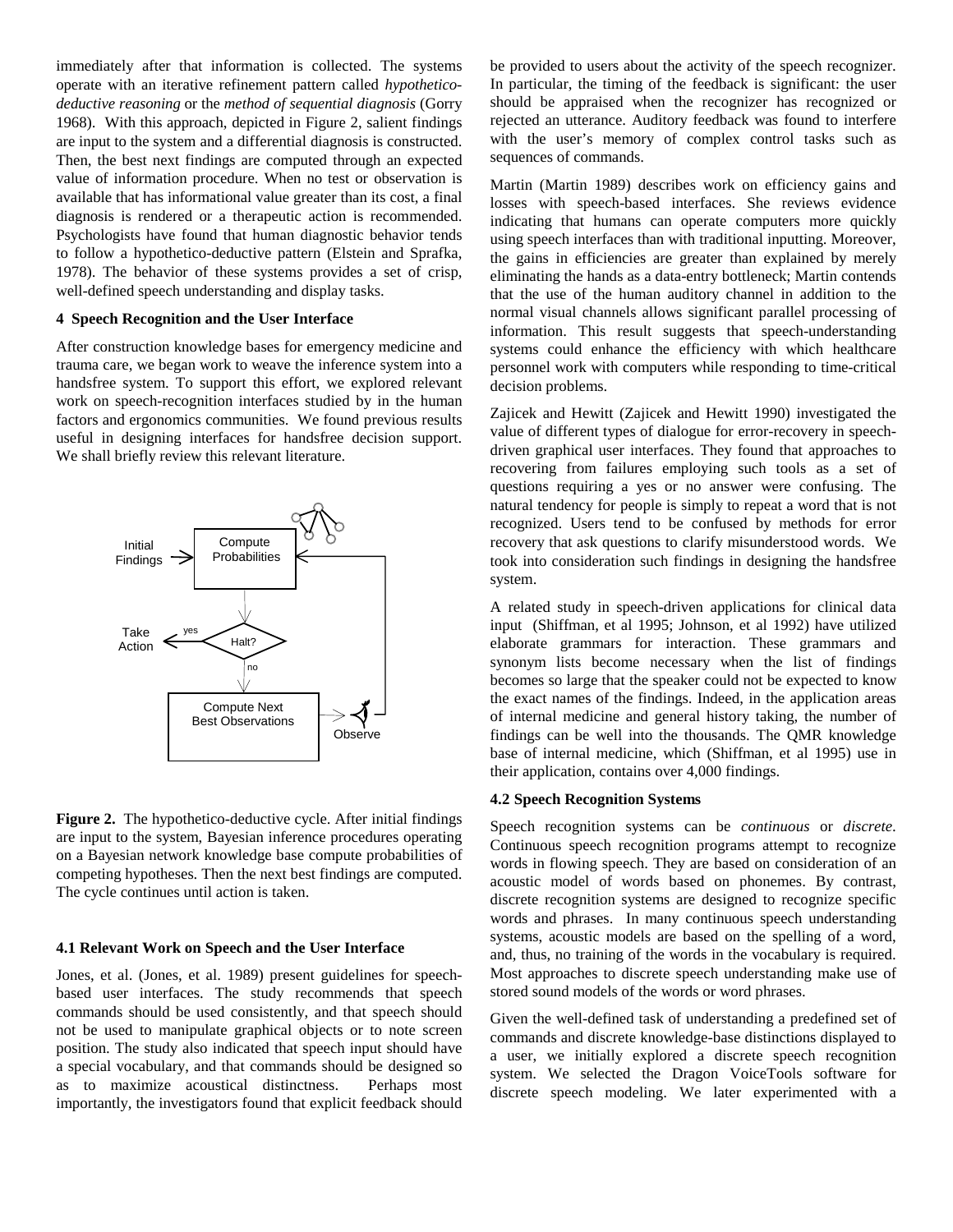continuous speech systems from IBM and Speech Systems. We will focus mainly on the discrete speech implementation.

## **5 Design of a Handsfree User Interface for Diagnosis**

The user interface for the handsfree decision-support prototype was based on the preexisting graphical user interface developed for a commercially available decision-theoretic diagnostic system for Microsoft Windows named WIN-DX. We incorporated results from the earlier studies of speech recognition into a modification of the graphical user interface for the handsfree system. A view of the user interface is displayed in Figure 3.

As an example of integrating results from prior studies, we took into consideration the suggestion by Jones, et al.'s that voice is a poor means of controlling window placement. Since overlapping windows will lead to inefficiencies in data input, we based all of our data input on dialog boxes that expand in place, within larger, scrollable windows. For example, in Figure 3, the question box prompting for information on a surgeon's evaluation of the number of air-fluid levels on a three-way abdominal film expands when the user is setting the value of this finding. The question box contains the span of possible values and a set of explanatory bar graphs representing the loglikelihood ratios associated with the different answers. The bar graphs shows how different finding values will affect the diagnostic differential.

## **5.1 Introducing Feedback and Error Recovery**

Given the findings of the Zajicek and Hewitt study, we were motivated to develop and integrate simple speech-recognition feedback and error-recovery mechanisms. Also, to ensure that all aspects of the system were handsfree, rather than require a user to manually press a button to invoke listening, we developed a simple command, "*mic*," (for *microphone*) to toggle the speech recognition on and off. When the speech recognition is in the off state, the status bar indicates that the system is sleeping, and will reject all utterances besides the "*mic*" command.

When listening for commands, WIN-DX places a pop-up box prominently in the middle of the screen displaying the current state of recognition. For phrases that are delivered in two segments, a status bar at the bottom of the screen displays the currently recognized phrase and expected class of words that can be used to complete the input. The status bar and pop-up window are displayed in Figure 3. When the system does not recognize an utterance, the pop-up box relays "Unknown word."

Also, the two-part status bar at the bottom of the screen provides real-time feedback to the speaker. The right-hand side of the status bar reads "Idle" when the speech recognizer does not detect speech and reads "Listening" when it does. The left- hand side shows the current command and the options for completing the command. When word rejection is indicated, a user can immediately repeat a word or phrase.

 $\overline{a}$ 



**Figure 3.** Design of speech-controlled version of WIN-DX. The pop-up box in the middle of the screen displays the current state of speech recognition. The status bar, at the bottom, left corner of the screen, displays the currently recognized phrase and expected completion.

## **5.2 A General Command Syntax for Diagnostic Reasoning**

We developed a command syntax for WIN-DX to support efficient data entry access to diagnostic feedback. The syntax allows users to observe findings; change the values of observed findings; select different test-recommendation strategies, and scroll windows (page up and page down operations). Commands can also be issues to collapse and expand disease categories. Managing abstractions of disorders can be important in diagnosis. The WIN-DX system has the ability to display and perform inference about disease categories rather than all of the diseases (Horvitz, et al. 1989). Speech commands can also be used to change the level of abstraction at which the system performs inference and displays diagnoses pattern (Elstein and Sprafka, 1978).

## **6 Automated Generation of Language Models**

To maximize the efficiency of handsfree systems, we built a functionality to automatically build a language model with input distinctions derived from the functionality of the diagnostic system, as well as the observations and distinctions considered in specific Bayesian network models. We designed a software module that automatically generates a speech vocabulary file from the words embedded in the user-interface menus, the way users interact with the functionality of the system, and distinctions in the knowledge base. The vocabulary file is augmented with the command syntax that we developed for efficient navigation in the system. A software tool, named Speech DX Wizard, was constructed to populate a language

model. The system also guides the training of the system by iterating through the vocabulary during a training phase, directing the recording of utterances of multiple users for the vocabulary generated from a knowledge base. We then use the commercial VoiceTools package to aggregate the utterances of the multiple speakers, to create a speaker-independent model. Speak-DX employs several cross-validation functions, providing statistics on the accuracy of recognition

<sup>2</sup> WIN-DX is a trademark of Knowledge Industries. MS Windows is a trademark of Microsoft Corporation.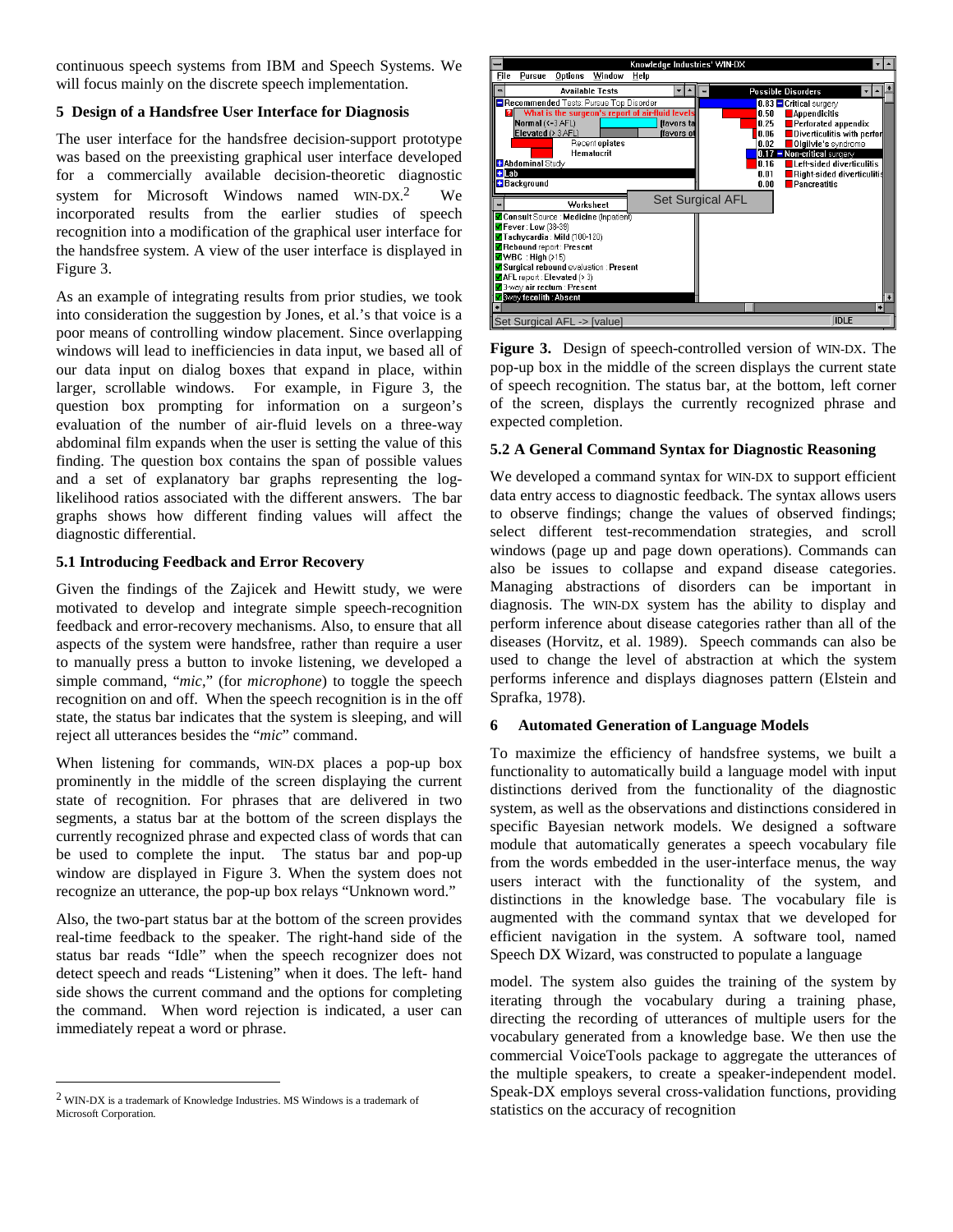We explored methods that dynamically prune the vocabulary based on the displayed information generated by the hypotheticodeductive inference cycle. We also explored methods that would allow WIN-DX to place a higher recognition priority on terms that it expects the user to speak. We also ensured that WIN-DX would flexibly allow speakers to interrupt the current command, allowing them to initiate a new command. For example, a user would ordinarily would say *"Set, Surgical AFL*" to herald the forthcoming input about the finding of a surgeon's evaluation of air-fluid level on a three-way abdominal study. A user would be expected to report either "*Normal* or "*Elevated*" to set the value of the finding. WIN-DX places a high recognition priority on the values presented as options for the finding. We can interrupt the command by explicitly uttering "*Cancel*," or by initiating another command. In this manner, we retain command flexibility while providing context-sensitive recognition.

#### **7 Performance of the Implemented System**

We did not perform a formal validation in an actual clinical setting. However, we validated the speech component of the system with a Bayesian-network knowledge base for diagnosing severe abdominal pain in patients in several contexts, including emergency department and inpatient settings. We found that the user-interface—focused language model performed well in quiet settings. On a two-hundred word vocabulary, trained with 6 speakers, we found that the overall recognition was greater than 96% before addition of the menu-driven focusing provided by the diagnostic system. For use with the diagnostic system, we found that we could adapt the discrete speech paradigm to follow natural patterns of pauses between phrases that users employ to enter data to the expert system by setting timer thresholds so that users can issue a command such as "*Set surgical AFL, elevated*" with only slight pauses between "set", "surgical AFL," and "elevated."

We were initially content with the performance of the speech recognition software in conjunction with the feedback conventions we employed in the system. However, we noticed that the accuracy of recognition could be diminished significantly by operation in noisy environments. The paradigm established by the handsfree application—where users could be assumed to be influenced in an ongoing manner by the context established by the displayed results of hypothetico-deductive inferential process---stimulated additional research on principles for dynamically updating the language models employed in speech recognition. In particular, our pursuit of a handsfree diagnostic system for time-critical medicine catalyzed our pursuit of means for exploiting synergies between expert system inference and speech understanding to make the voice recognition more accurate and noise tolerant.

## **8 Promise of User Modeling for Dynamic Language Models**

Our efforts to increase the accuracy of speech recognition in noisy environments focused us on the problem of introducing context dependency into the language model being used by the system. A straightforward approach to introducing contextsensitivity and reducing the space of recognition possibilities is to dynamically prune the vocabulary based on the displayed information generated by the hypothetico-deductive inference cycle. A more principled approach is to develop strategies for assigning likelihoods to alternate utterances that the system might hear from the user. The promise of this methodology focused us on task of developing principles for estimating the probability of different utterances based on the results of inference, the configuration of displayed information, and the typical behaviors of users in responding to displayed information. Estimating the probabilities of utterances would enable a speech recognition system to employ a dynamically focused, context dependent language model. We shall review the foundations of generating a context-dependent language model for diagnostic systems.

In probabilistic approaches to speech understanding employed by a number of speech recognition systems, the probability of words or a stream of words associated with an utterance is computed with the following Bayesian strategy,

$$
p(words \mid speech) = \frac{p(words) p(speech \mid words)}{p(speech)}
$$
\n(1)

where *speech* refers to the acoustic signals detected by a speech system and *speech* is the string of words a user generates when attempting to interact with the speech recognition system. If we could infer the probability of the user's *intended* communicated concept, given evidence about goals and context provided by the state of a case or of a user's recent actions, we could update the likelihood that specific utterances will be used. Instead of assuming that a user's utterance is simply one of a set of equally likely possible utterances in a context, we attempt to update the probability of utterances given evidence about the context, the nature and configuration of objects that are being displayed, and about the user, including such variables as a user's expertise and recent actions. Let us use *E* for a vector of evidence about the context and user. Rather than assuming a static database of word strings allowed by a context, we update the probability of word sequences as follows:

$$
p(words | E) =
$$
  
 
$$
\sum_{i} p(words | concept i, E) p(concept i | E)
$$

(2)

where *concept i* is the concept the user intends to communicate to the system. We can now revise Equation 1 to yield the Bayesian update on the probability of phrases given evidence about context, actions, and displayed information *E*,

 $\sum p(\text{words} | \text{concept } i, E) \times p(\text{concept } i | E) p(\text{speed} | \text{words})$  $p(words | speech, E) =$ *i*

 $p$ (speech,E)

(3)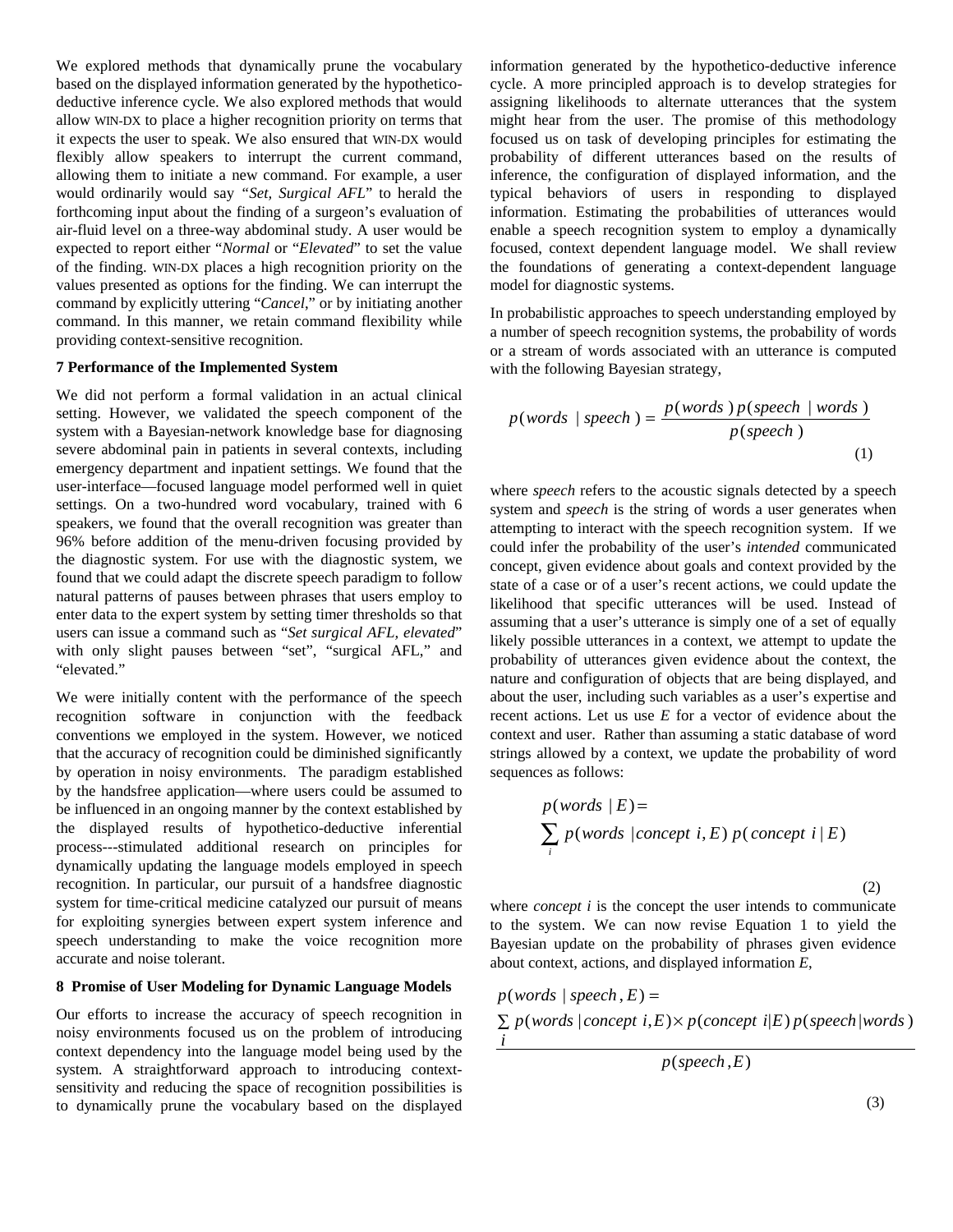More generally, in real time, we can continue to fold in the last *n* words recognized in a phrase, and continue to compute the probability of the next word, or set of words, *i.e.,* computing the probability, *p*(*concept i* | *E*, *words already recognized*).

Hypothetico-deductive diagnostic systems provide a relatively structured dialog with users about determining the nature of disorders in complex systems. Let us consider an example of how we can harness knowledge that a user is viewing a diagnostic display to generate a dynamic language model.

After the analysis of new findings in a diagnostic session, a hypothetico-deductive system recomputes the list of recommended observations and displays an updated list of hypotheses. A probabilistic *user model* can take advantage of the overall structure of this cycle of diagnosis to predict the likelihood that a user will make alternate utterances about the status of new observations. We wish to compute the probability, *p*(*speech | E, display, context*) of different utterances, given the previously observed set of evidence *E,* the information displayed to the user, and the current state of the diagnostic session. To compute this probability, we need to know the likelihood that a new observation, E', from the set possible tests will be selected by the user, and the likelihood that a value, e, of a range of potential values of the finding will be noted upon evaluation of the observation. More precisely, we need to model the probability that each finding will be evaluated,  $p(E)$  selected  $|E|$ , *display, context*), the probability that a specific value will be reported for that finding,  $p(E'=e/E, \text{ display}, \text{or} \text{.} \text{or} \text{.} \text{or} \text{.} \text{or} \text{.} \text{or} \text{.} \text{or} \text{.} \text{or} \text{.} \text{or} \text{.} \text{or} \text{.} \text{or} \text{.} \text{or} \text{.} \text{or} \text{.} \text{or} \text{.} \text{or} \text{.} \text{or} \text{.} \text{or} \text{.} \text{or} \text{.} \text{or} \text{.} \text$ probability that the user will produce one of a set of different utterances for the concept represented by the finding and test result,  $p$ (*speech* / *concept*(*E',e*)), where *concept*(*E',e*), refers to the user's intention to communicate to the diagnostic reasoner that making a specific new observation *E'* has revealed state *e*. Assuming that the probabilities of utterances for findings and values are independent of the display and the context, we have

$$
p(\text{concept}(E', e) | E, \text{ display}, \text{context})
$$
\n
$$
= p(E' \text{ selected} | E, \text{display}, \text{context})
$$
\n
$$
x p(E' = e | E' \text{ selected}, E, \text{display}, \text{context})
$$
\n(4)

and,

 *p*(*speech | E, display, context*)

$$
=\sum_{i} p(speech / concept_{i}(E', e))
$$
  
 
$$
\times p(concept_{i}(E', e) | E, display, control)
$$
 (5)

Thus, by encoding for each test the likelihoods of different feasible utterances for describing the test, and considering the probability that each test will be selected, we can compute the likelihood of utterances for all available tests.

Let us consider how we can generate key probabilities required for the dynamic language modeling on the fly. A simple example of the use of a user model for estimating the probability,  $p(E)$ *selected* | *E*, *display, context*), is a parametric function that provides an estimate of the probability that user will input a finding from a displayed ordered list of recommended findings,



**Figure 4.** Use of a function that estimates the probability of an intended input as a function of the nature and configuration of displayed information. In this case, we highlight a probability distribution over the utterance of a recommended test as a function of the order in a list sorted by the expected values of the tests.

taking as arguments the current display of inferred information as well as information derived from the dynamically computed expected value of information used to prioritize the recommended findings. Such a function is depicted in Figure 4. We model the likelihood that a test will be selected as a function of the order of the test in a list of tests sorted by expected value.

The probability that a *specific value* for that finding *e* will be reported, *given* that a finding is evaluated, *p(E'=e|E, display, context)*, is directly available from the inference engine; this probability is available from the domain-level inference. It is computed as part of the expected value of information procedure. That is, for each new finding *E'* potentially input by the user, we have available from the Bayesian inference model the probability of seeing each new result, *e*, in the context of a set of previously observed evidence, *p(E'=e|E)*.

We have assessed functions that capture the probability that a user will utter a phrase as a function of the expected value of evaluating the finding and the position of that finding on the recommendation list, as well as the probability of different tests results being reported current context available from the inference system.

We can extend the principles described for generating language models for the input of findings to other tasks in the context of a structured interface for hypothetico-deductive diagnosis. As portrayed in Figure 5, we consider the probability of each highlevel task (inputing a finding versus accessing information about a disease) as a function of the state of the case, and then consider the likelihood of each subtask (e.g., test or disease) and specification (e.g., test result, disease information class) as a function of the displayed information, inferred beliefs, and expected value of information.

We similarly employ probabilistic user models in conjunction with likelihoods computed by domain-level Bayesian inference for computing the probability that different available tasks and substasks will be invoked by a user. Coupling the probabilities that users will intend to communicate a target concept with assessed or inferred likelihoods that different utterances would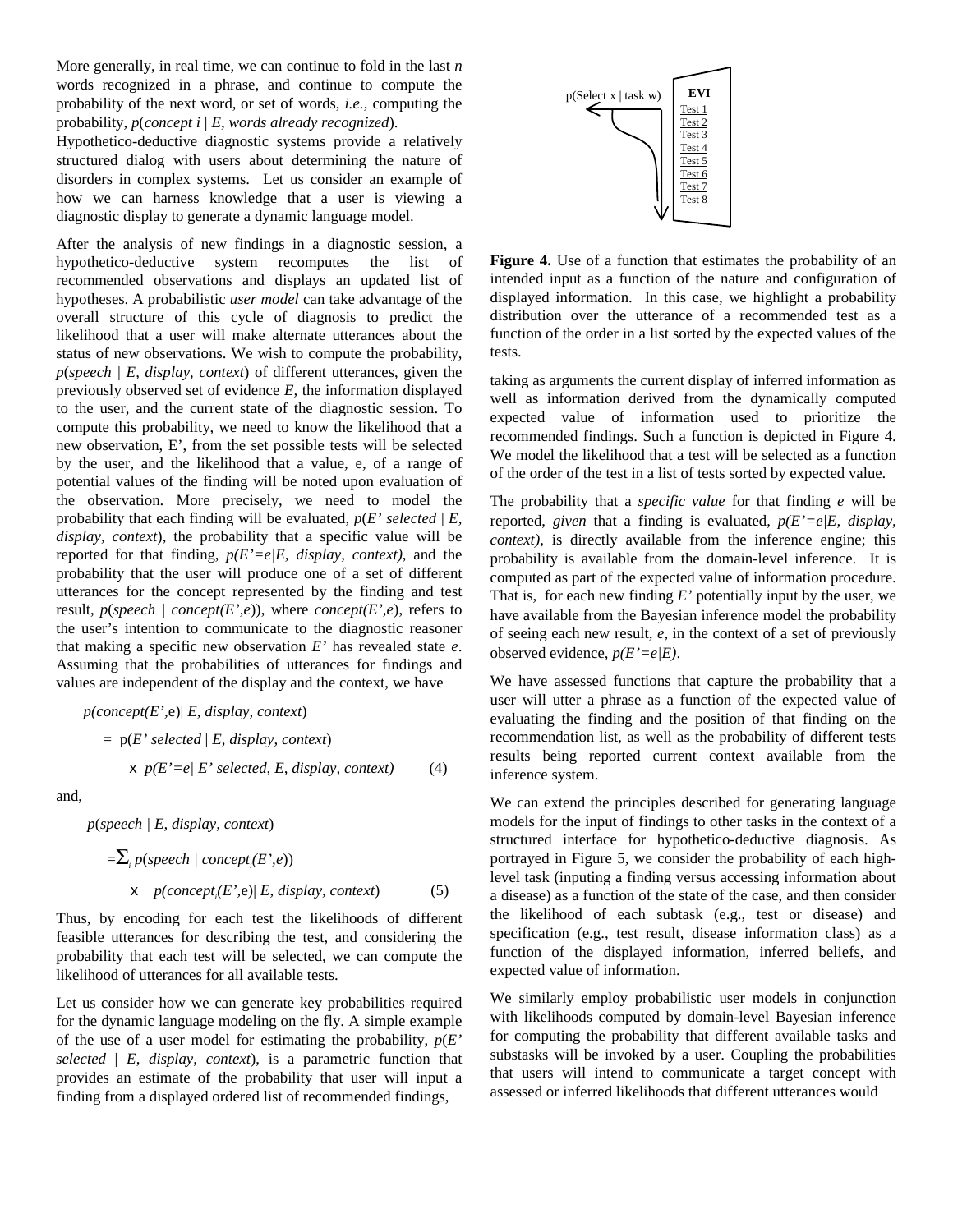

**Figure 5.** We can model the likelihood of different utterances as a function of the context, defined in the case of a medical decision support system, as the phase of the case and displayed distinctions. We highlight here the modeling of probability of utterance as a function of the task and subtask for accessing information about lists of diseases and recommended tests.

be used to express these concepts yields a probability distribution over utterances.

Moving beyond simple functions of expected value and ordering of a list of items, we can consider building richer probabilistic user models that take into consideration such variables as user expertise, and the influence of prior utterances and changes in displayed information on the next utterances. Such richer user models can be represented as Bayesian networks. A Bayesian user model that takes into consideration the influence of changes in displayed information and prior interactions is displayed in Figure 6. The Bayesian user model expresses the influence on utterances at the present moment,  $t_a$ , of the current display, the prior interaction, the previous display, and user expertise.

## **7 Research Directions and Applications**

Our initial goal centered on building and demonstrating an integrated handfree diagnostic system by coupling decisiontheoretic inference with a speech understanding system and personal display. Our efforts to leverage the results and display of decision-theoretic advice to enhance speech understanding led first to straightforward mechanisms for manipulating the language models based on the functionality of the diagnostic system, and on disorders and observations represented in the diagnostic knowledge bases. Although our handfree prototype based on such focusing performed satisfactorily in controlled environments, our interest in further bolstering the ability of the system to perform in noisy environments stimulated us to explore handsfree decision support systems. We hope to see these principles employed for developing even more effective handsfree systems. We believe that richer probabilistic user modeling hold opportunities for leveraging domain level inference and knowledge about user behavior to make yield more effective handsfree systems. In particular, we believe that dynamic probabilistic language models hold opportunity for enhancing significantly general speech recognition for complex



**Figure 6.** Bayesian network representation of a user model for utterances. The richer dependency model can be used to infer the probability distributions over utterances, given the last and current displayed information as well as the last user action. User expertise and uncertain inference about the state of currently unobserved results are also considered.

and noisy domains. Additional attention to user modeling and exploitation of knowledge of the task and display will likely be valuable for enhancing the efficiency of interaction for more complex problems. We plan to pursue the development and integration of such richer user models.

Other areas of investigation include innovations in display and input techniques. For example, there is opportunity for designing new methods for controlling the nature and configuration of multiple windows of information in a handsfree system. Windows can be controlled through additional interface modalities, such as systems that track a user's gaze. Making use of such additional information as a user's gaze can also reveal valuable evidence about a user's attention which can be considered in user models.

We suspect that refined version of handsfree decision-support systems will be valuable in a variety of applications. The systems may be particularly useful for assisting decision makers with time-critical decision making where time delays can be associated with significantly increased rick, morbidity, and mortality (Horvitz and Rutledge, 1991; Horvitz, et al. 1992).

We are excited about the many possibilities for using handsfree user interfaces to integrate computer-based systems into interactive clinical activities. We foresee handsfree methods as providing one of several innovations at the human**–**computer interface that will enhance the diffusion of computer-based reasoning and information into the real world.